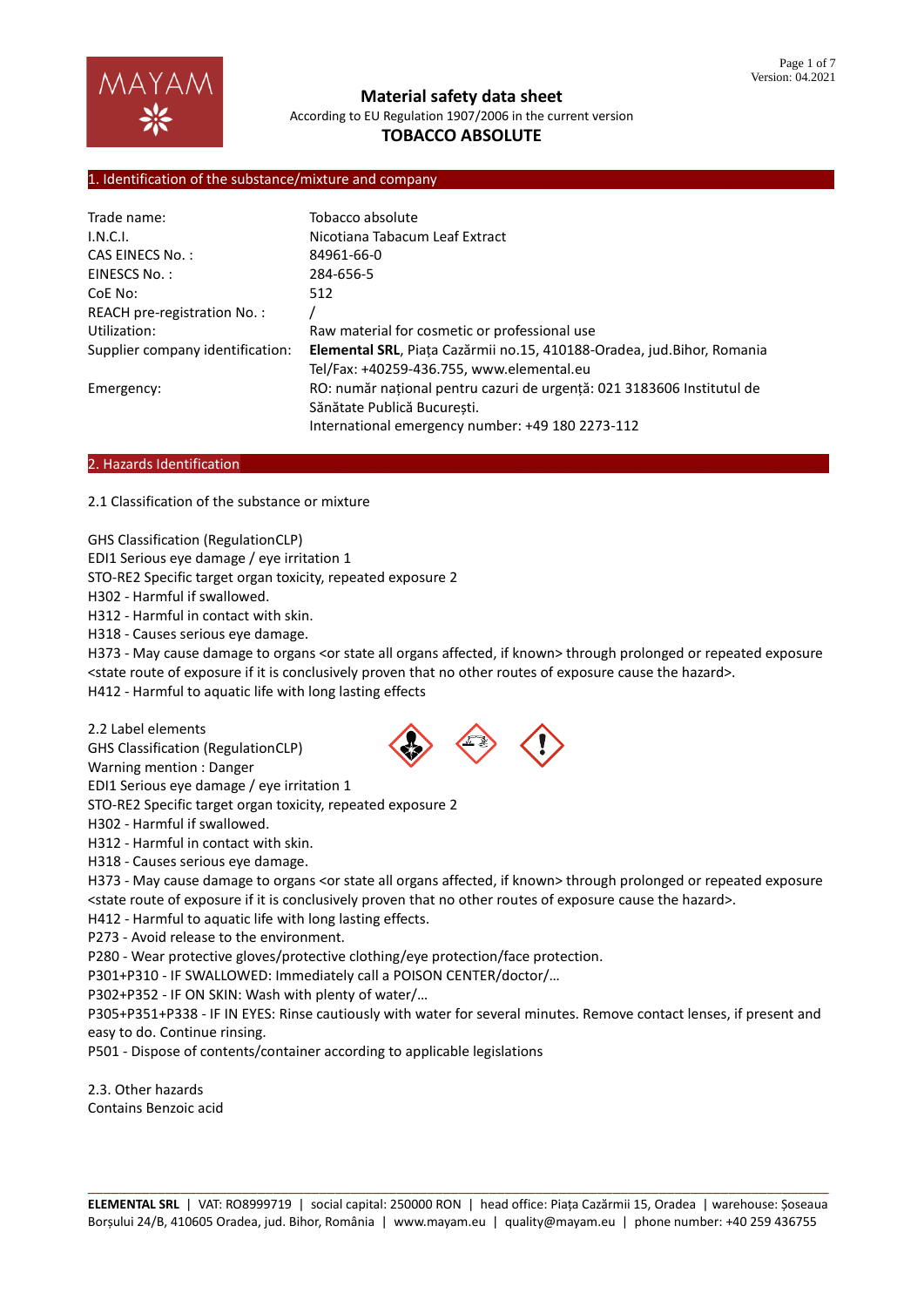

## 3. Declaration of ingredients

### 3.1. Substances

| Material          | C.A.S         | <b>EINECS</b> | <b>Risk Symbol</b>                        | %    |
|-------------------|---------------|---------------|-------------------------------------------|------|
| Benzoic acid      | 65-85-0       | 200-618-2     | EDI1, SCI2, STO-RE1 - H315, H318,<br>H372 | 3.00 |
| Phenethyl alcohol | $60 - 12 - 8$ | 200-456-2     | ATO4, EDI2, FL2 - H225, H302, H319        | 3.00 |

### 3.2. Mixtures

Not concerned

#### 4. First aid measures………………………………………………………………………………………………………………………………………………………

### 4.1 Description of first aid measures

Contact with skin : Wash immediately and abundantly with water and soap.Rinse then with clear water. Contact with eyes : Abundant rinsing with water (15 minutes open eyelids) then washing with an ocular lotion standard Dacryoserum.

In case of disorder, consult an ophtalmologist.

In the event of swallowed : Not make vomit, maintain the patient at rest. Resort to the medical care. In the event of excessive inhalation : Move the victim to fresh air. Get medical advise immediately. Soiled clothing : Withdraw soiled clothing and re-use them only after decontamination.

4.2 Main symptoms and effects, both acute and delayed No data available

4.3 Indication to consult a physician immediately or any special treatments No data available

#### 5. Fire fighting measures

5.1 Means of extinction Recommended : foam, dry powder, carbon dioxide (CO2) Inadvisable : avoid full water jet

5.2 Special hazards arising from the substance or mixture Flammability : The product is not flammable. Prevention: Do not smoke. Do not use flame near.

5.3 Recommendations for fire-fighters Never use a direct stream of water

## 6. Accidental release measures

6.1 Personal precautions, protective devices and emergency procedures Use appropriate personal protective equipment during clean-up.

6.2 Environmental precautions

Do not allow to enter sewers/ surface or ground water.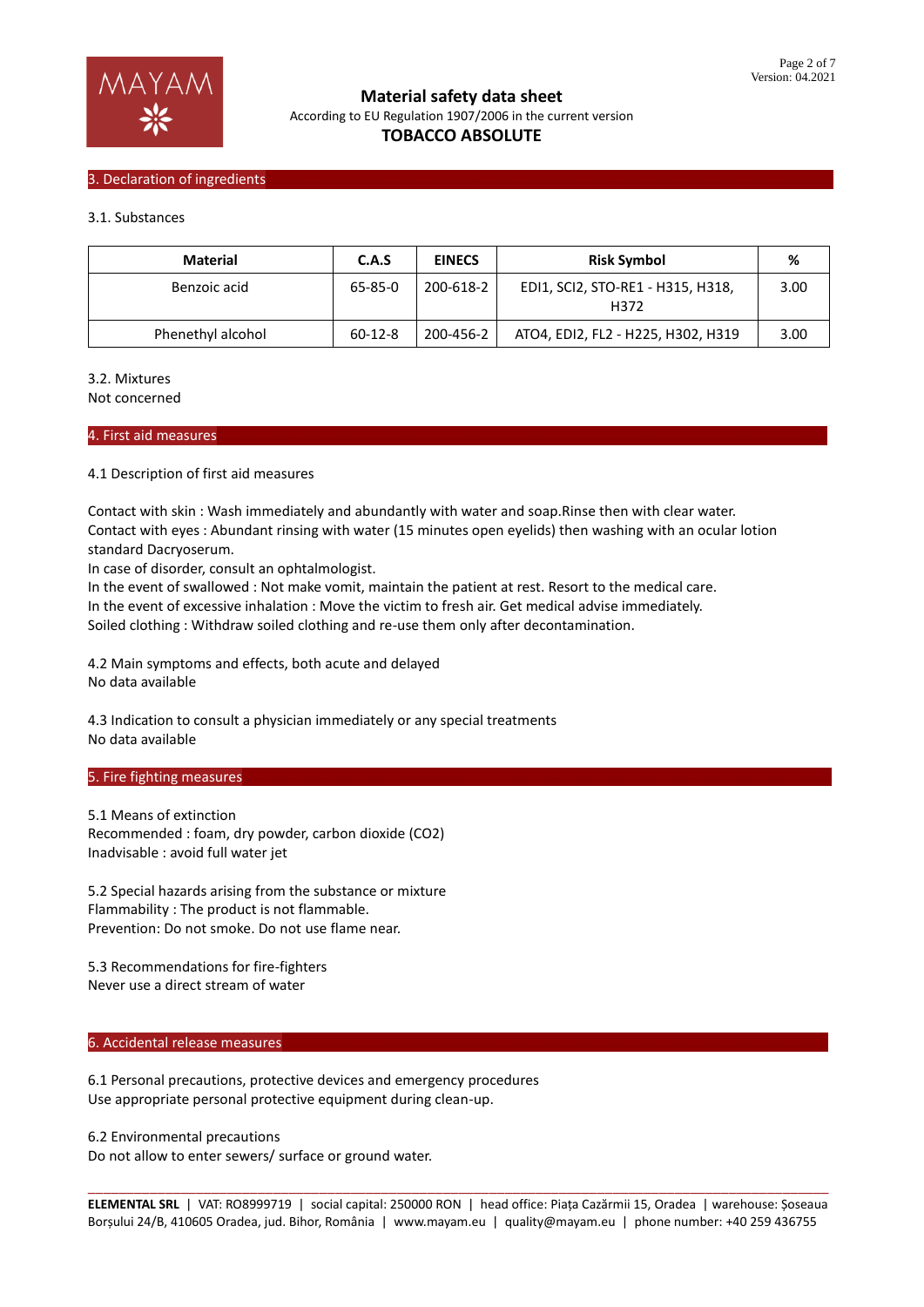

6.3 Methods and materials for containment and remediation Absorb with liquid-binding material (sand, diatomite, acid binders, universal binders, sawdust).

6.4 Reference to other sections No data available

## 7. Handling and storage

7.1 Precautions for safe handling

Close packing after use. Reproduce labelling if transfer in another container.

7.2 Conditions for safe storage, including any incompatibilities

Avoid any useless exposure. Keep aways from food and drinks. Preserve only in the container of origin in a fresh place and broken down well. Keep the containers closed out of their use.

Do not leave it near heat source, direct rays of the sun

7.3 Specific end uses

Wash the hands and any other zone exposed with soap and water before eating, drinking, to smoke and before leaving work.

#### 8. Exposure controls / personal protection

8.1 Control parameters No data available

8.2 Exposure controls

General protective and hygienic measures: Avoid skin and eyes contact. Keep away from foodstuffs, beverages and feed.Wash hands before breaks and at the end of work.

Personal Protection :

Hand protection : Wear nitrile gloves.

Eyes protection : Wear protection eyeglasses.

Repiratory protection : Wear a protection mask.

Ingestion : Do not use, dreak and smoke during use.

## 9. Physical and chemical properties

9.1 Information on physical and chemical properties

Appearance: liquid, viscous Color: dark brown ; black brown Odor: strong smell of tobacco, characteristic pH-value: no data available Melting point: no data available Boiling point: no data available Sublimation point: no data available Softening point: no data available Lower explosion limits: no data available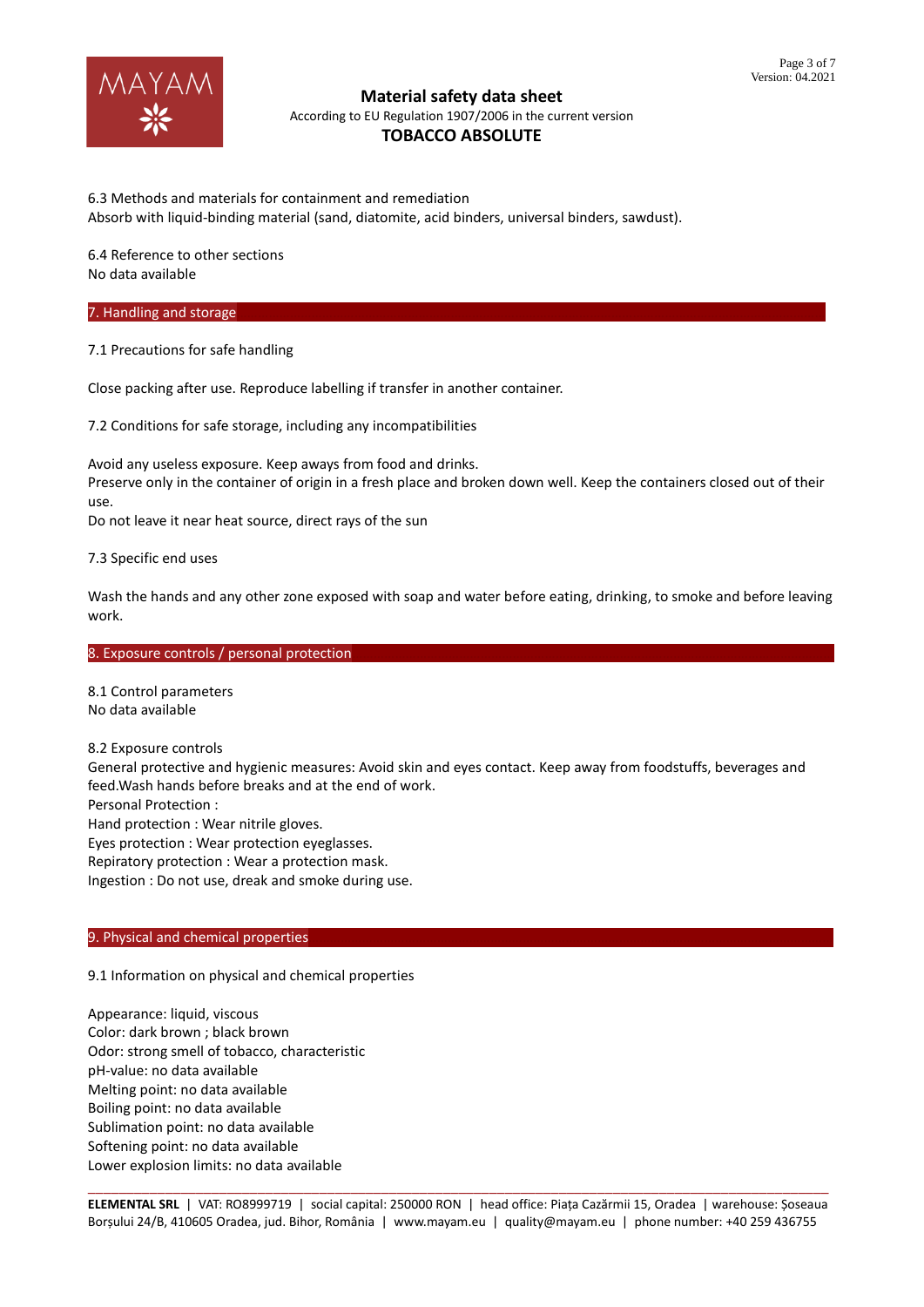

Upper explosion limits: no data available Vapor pressure: no data available Refractive index at 20°C : [1.495 ; 1.520] Relative density at 20°C : [0.900 ; 0.980] Flash point (°C) : +90 Water solubility: no data available Solubility in other solvents: no data available Partition coefficient: no data available Vapor density: no data available

9.2 Other information None

## 10. Stability and reactivity

10.1 Responsiveness No data available

10.2 Chemical stability No data available

10.3 Possibility of dangerous reactions No data available

10.4 Conditions to avoid No data available

10.5 Incompatible materials No data available

10.6 Hazardous decomposition products Thermal decomposition / conditions to be avoided: No decomposition if used according to specifications. Dangerous decomposition products: No dangerous decomposition products known.

## 11. Toxicological information

11.1 Information on toxicological effects

Toxicological Informations Acute : Orale Not classified Inhalation Not determined Skin Not classified

#### 12. Ecological information

12.1 Toxicity Do not leave the product, even diluted or in great quantity, penetrate the ground water, water or the drains.

12.2 Persistence and degradability No data available

12.3 Bioaccumulation potential

\_\_\_\_\_\_\_\_\_\_\_\_\_\_\_\_\_\_\_\_\_\_\_\_\_\_\_\_\_\_\_\_\_\_\_\_\_\_\_\_\_\_\_\_\_\_\_\_\_\_\_\_\_\_\_\_\_\_\_\_\_\_\_\_\_\_\_\_\_\_\_\_\_\_\_\_\_\_\_\_\_\_\_\_\_\_\_\_\_\_\_\_\_\_\_\_ **ELEMENTAL SRL** | VAT: RO8999719 | social capital: 250000 RON | head office: Piața Cazărmii 15, Oradea | warehouse: Șoseaua Borșului 24/B, 410605 Oradea, jud. Bihor, România | www.mayam.eu | quality@mayam.eu | phone number: +40 259 436755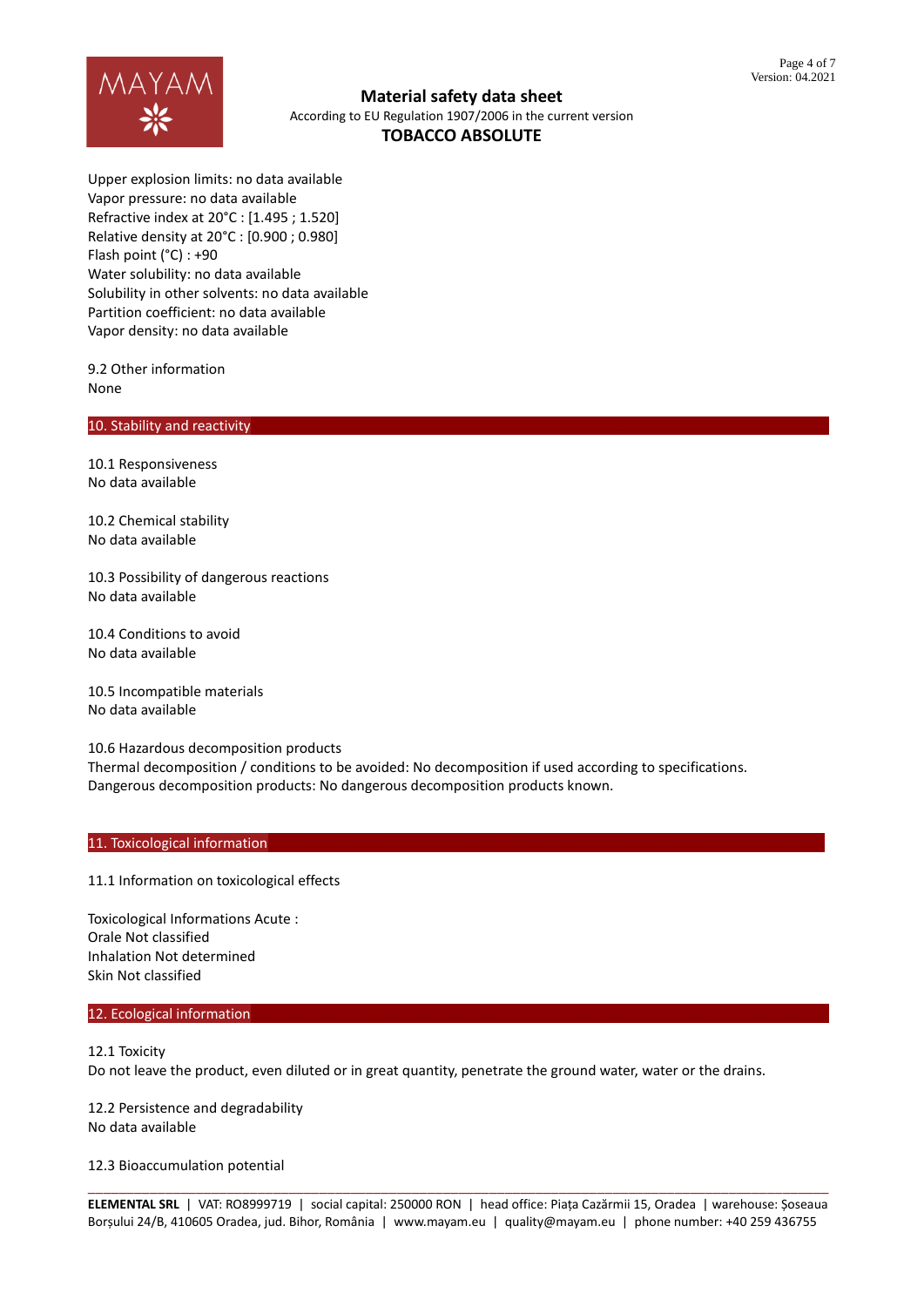

No data available

12.4 Ground mobility No data available

12.5 Results of PBT and vPvB assessment No data available e

12.6 Other adverse effects No data available

## 13. Disposal considerations

13.1 Waste treatment methods

Product : Recommandation : Does not have to be evacuated with the refuse . Not to let penetrate in the sewers. Not cleaned packing : Recommandation : Evacuation in accordance with the regulations.

## 14. Transport information

14.1 UN number Not a dangerous good in sense of the transport regulation.

14.2 UN shipping name Not a dangerous good in sense of the transport regulation.

14.3 Class of danger for transport Not a dangerous good in sense of the transport regulation.

14.4 Packing group Not a dangerous good in sense of the transport regulation.

14.5 Environmental hazards Not a dangerous good in sense of the transport regulation.

14.6 Special precautions for users Not a dangerous good in sense of the transport regulation.

14.7 Transport in bulk according to Annex II of MARPOL 73/78 and the IBC code Not a dangerous good in sense of the transport regulation.

15. Regulatory information

15.1 Regulations and legislation on health, safety and environment specific to the substance or mixture Not applicable.

15.2 Chemical safety assessment. No data available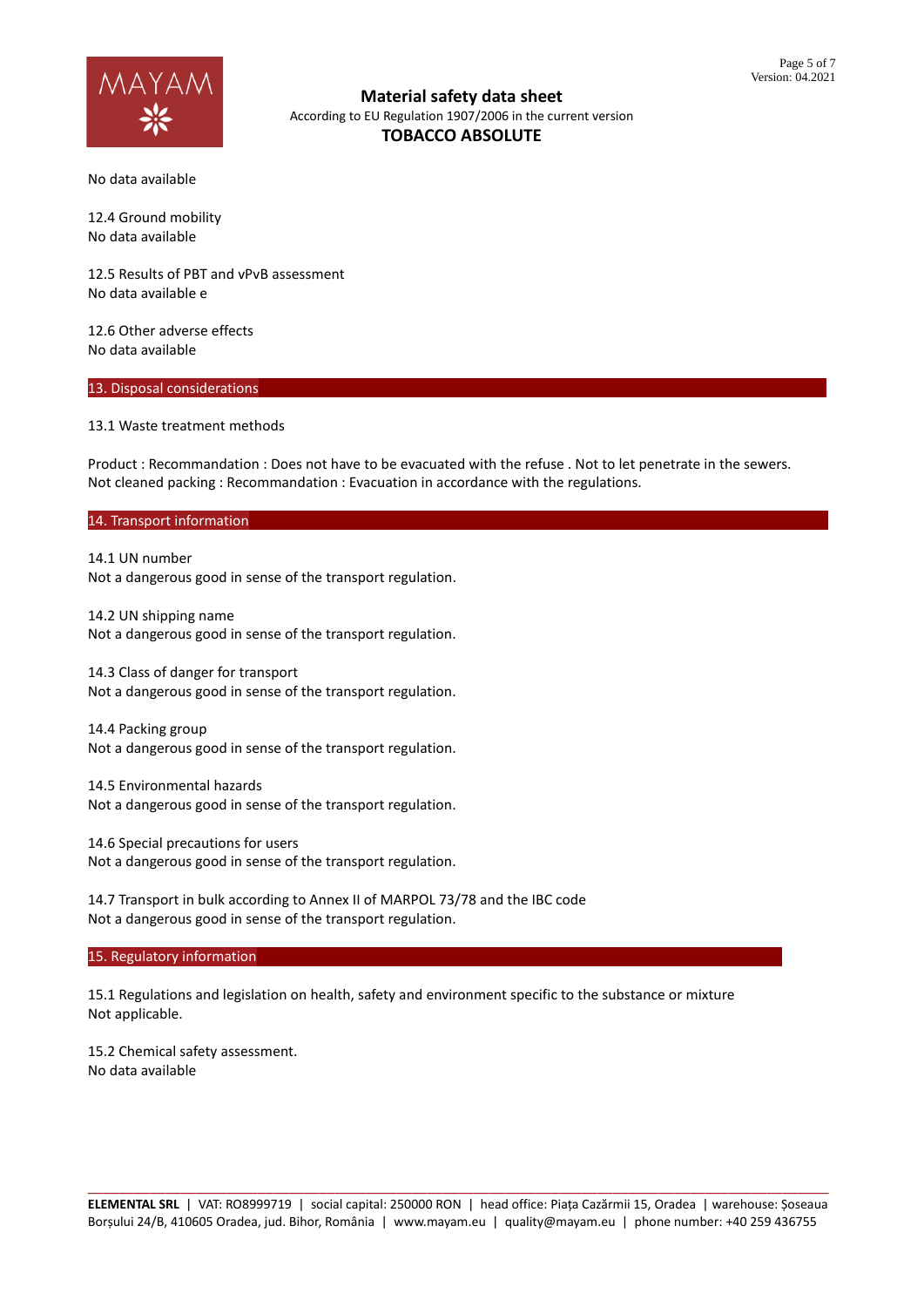

**Material safety data sheet**

According to EU Regulation 1907/2006 in the current version

# **TOBACCO ABSOLUTE**

## 16. Additional information

16.1 Abbreviations:

ADR: European Agreement concerning the International Carriage of Dangerous Goods by Road. CAS: Chemical Abstracts Service (division of the American Chemical Society). CLP: Classification, Labeling, Packaging. DNEL: Derived No Effect Level. EINECS: European Inventory of Existing Commercial Chemical Substances. GHS: Globally Harmonized System of Classification and Labeling of Chemicals. IATA: International Air Transport Association. IATA-DGR: Dangerous Goods Regulation by the "International Air Transport Association" (IATA). ICAO: International Civil Aviation Organization. ICAO-TI: Technical Instructions by the "International Civil Aviation Organization" (ICAO). IMDG: International Maritime Code for Dangerous Goods. INCI: International Nomenclature of Cosmetic Ingredients. LTE: Long-term exposure. PNEC: Predicted No Effect Concentration. RID: Regulation Concerning the International Transport of Dangerous Goods by Rail. STE: Short-term exposure. STEL: Short Term Exposure limit. STOT: Specific Target Organ Toxicity. H225 Highly flammable liquid and vapour.

H302 Harmful if swallowed.

H315 Causes skin irritation.

H318 Causes serious eye damage.

H319 Causes serious eye irritation.

H372 Causes damage to organs <or state all organs affected, if known> through prolonged or repeated exposure <state route of exposure if it is conclusively proven that no other routes of exposure cause the hazard>.

| I.N.C.I.                            | <b>C.A.S.</b> | %      |
|-------------------------------------|---------------|--------|
| Alpha-Hexyl cinnamic aldehyde (HCA) | 101-86-0      | ٠      |
| Amyl cinnamic alcohol               | 101-85-9      |        |
| Amyl cinnamic aldehyde (ACA)        | 122-40-7      |        |
| Anisyl alcohol                      | 105-13-5      | ٠      |
| Benzyl salicylate                   | 118-58-1      |        |
| Benzyl benzoate                     | 120-51-4      | ٠      |
| Benzyl cinnamate                    | 103-41-3      |        |
| Benzyl alcohol                      | 100-51-6      | 0,5000 |

## **DECLARATION OF ALLERGENS**

7th Amendment to Directive 76/768/EC, annex III, part I (2003/15/EC)

\_\_\_\_\_\_\_\_\_\_\_\_\_\_\_\_\_\_\_\_\_\_\_\_\_\_\_\_\_\_\_\_\_\_\_\_\_\_\_\_\_\_\_\_\_\_\_\_\_\_\_\_\_\_\_\_\_\_\_\_\_\_\_\_\_\_\_\_\_\_\_\_\_\_\_\_\_\_\_\_\_\_\_\_\_\_\_\_\_\_\_\_\_\_\_\_ **ELEMENTAL SRL** | VAT: RO8999719 | social capital: 250000 RON | head office: Piața Cazărmii 15, Oradea | warehouse: Șoseaua Borșului 24/B, 410605 Oradea, jud. Bihor, România | www.mayam.eu | quality@mayam.eu | phone number: +40 259 436755